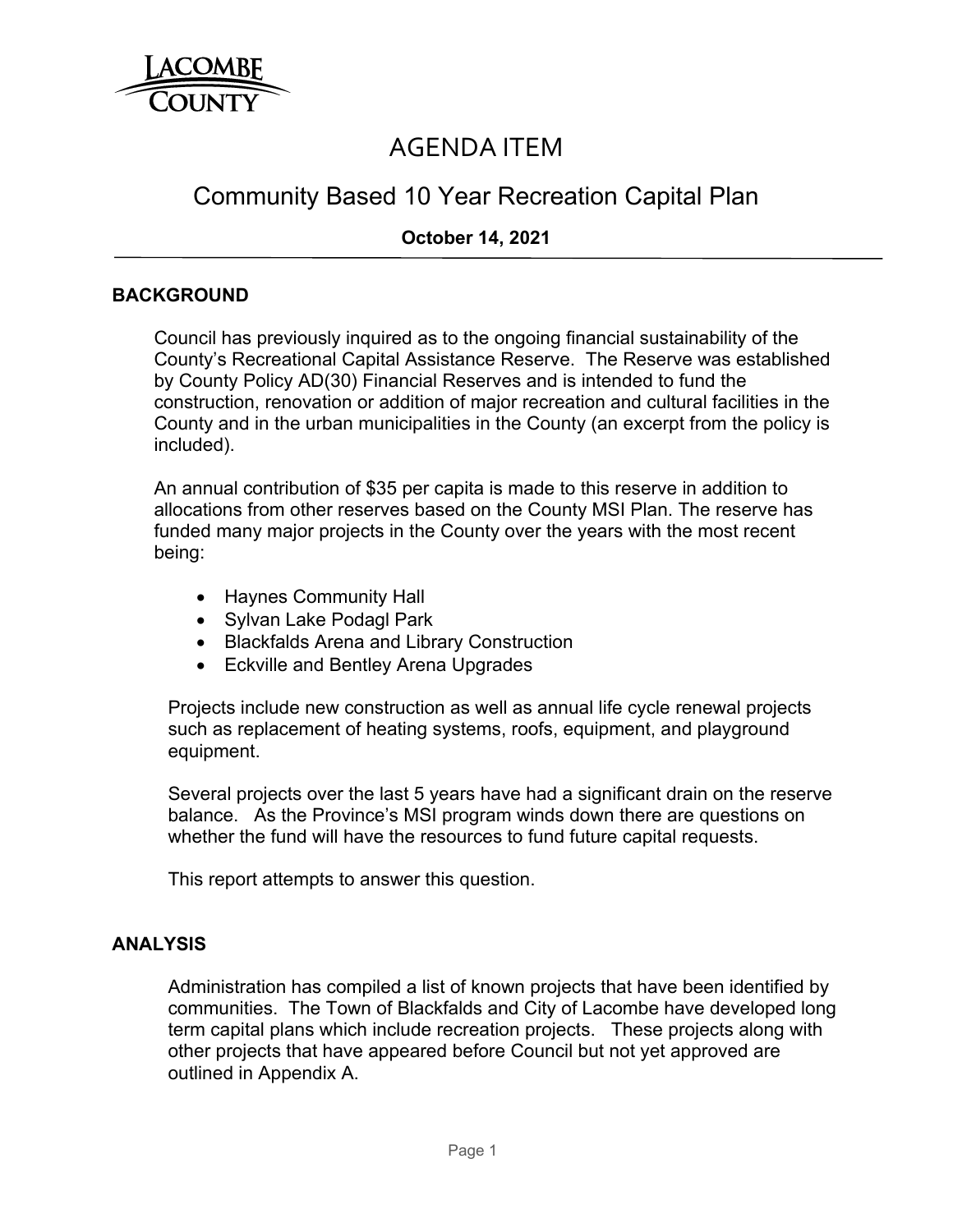

The plans identified currently have a relatively small amount of capital projects compared to the past decade. However, these plans are updated annually and with elections due shortly, changes are likely.

Appendix A identifies the total cost of each project as well as the expected capital contribution from the County based on historical contribution levels. Again, these are long term plans, and the County has not been approached to fund these projects.

Appendix B shows the ongoing reserve balance for the Recreational Capital Assistance Reserve account. This balance assumes that the County will (1) contribute the annual \$35/per capita contribution and (2) maintain the current MSI reallocation amount (based on 2021 amounts) until 2024. That is the year that the MSI program is expected to end.

As Appendix B shows, the reserve would be able to sustain funding of the proposed projects currently identified.

Administration intends to maintain this plan and update it as projects are identified by community organizations and urban municipalities.

#### **ALTERNATIVES**

- 1. Council can accept this report for information.
- 2. Council can direct Administration to take further action.

## **BUDGET IMPLICATIONS**

This report is for information and planning purposes and does not commit Council to funding the projects identified in the report.

## **LEGISLATIVE RESPONSIBILITIES**

- 1. Council Policy RC(1) Capital Support of Recreation and Cultural Facilities
- 2. Council Policy AD(30) Financial Reserves

## **PUBLIC PARTICIPATION**

Lacombe County sees the value in engaging and informing the public/stakeholders through a variety of mediums as outlined in the *Policy AD(40): Public Participation Policy*. The appropriate level of engagement for